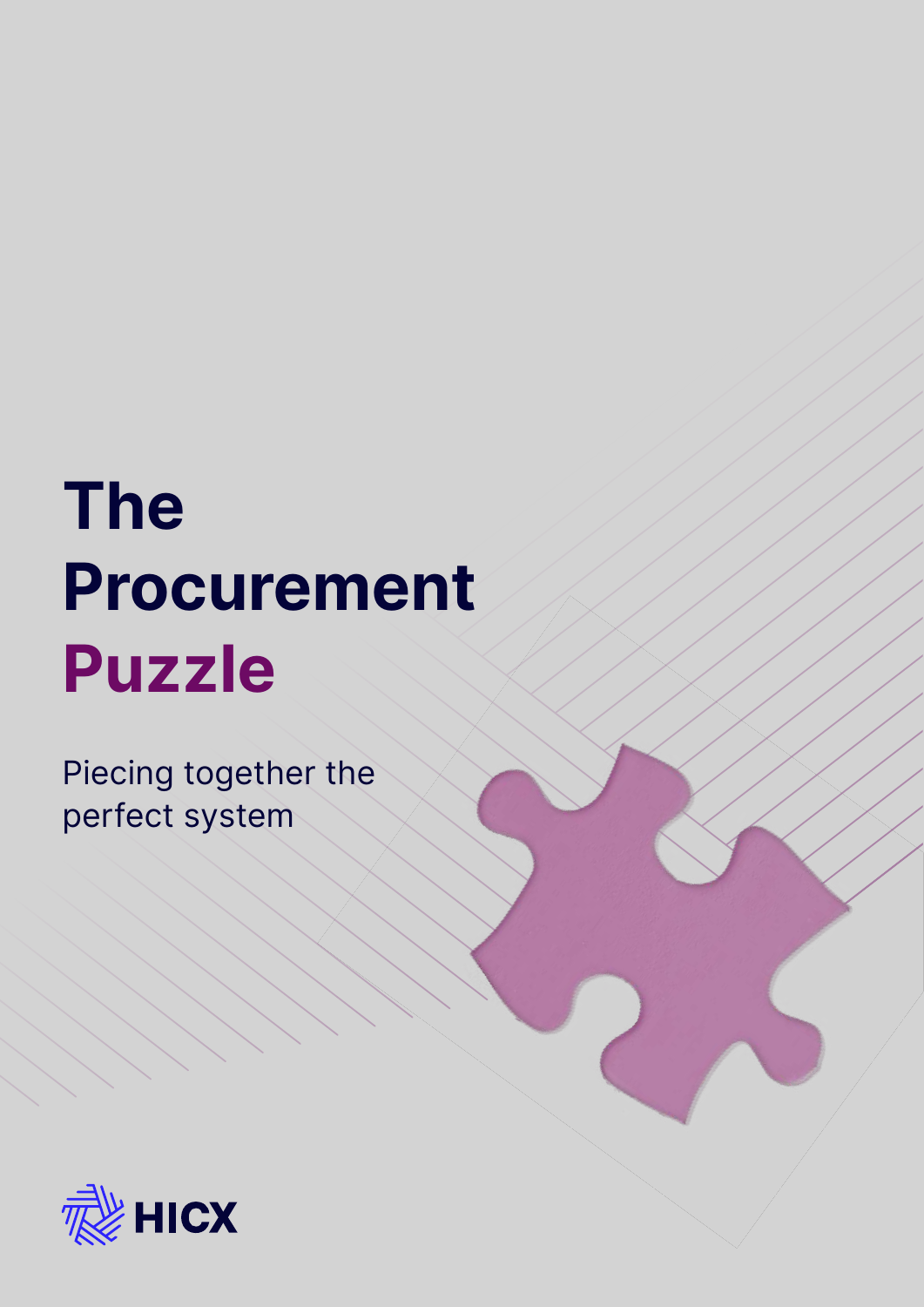## **Contents**

**Companies upgrading procurement systems amid digital disruption face a strategic choice: single vendor, or build from different suppliers. This report explores a tough choice that may affect critical business functions for a decade or more.**

| Software solutions to the puzzle | 3  |
|----------------------------------|----|
| Suite providers acquire success  |    |
| AutoNation drives an upgrade     | 9  |
| Build on a solid foundation      | 11 |
| <b>Myths versus reality</b>      | 14 |

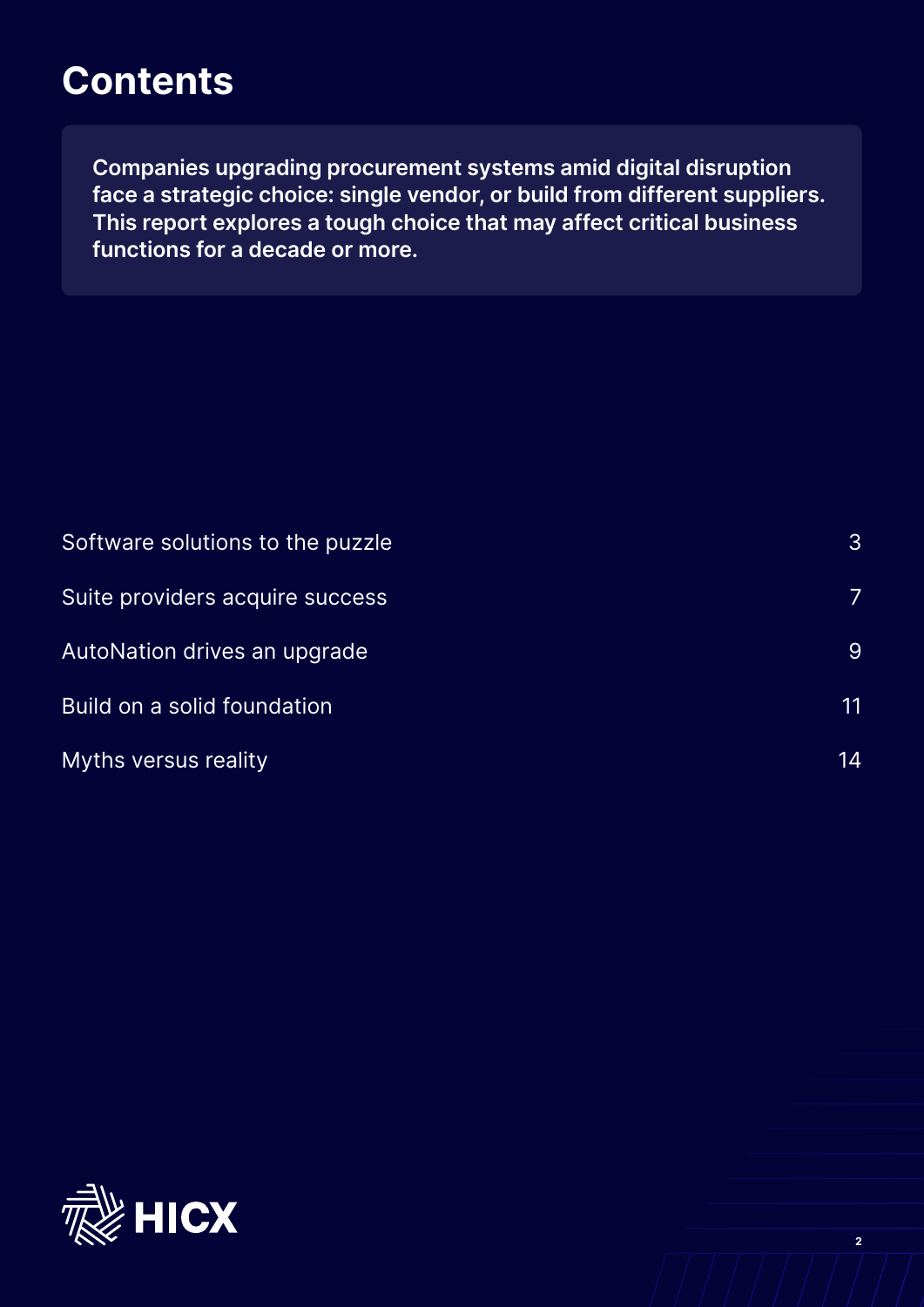# **Software solutions to the procurement puzzle**

**3**

Solve it and unleash real transformation.

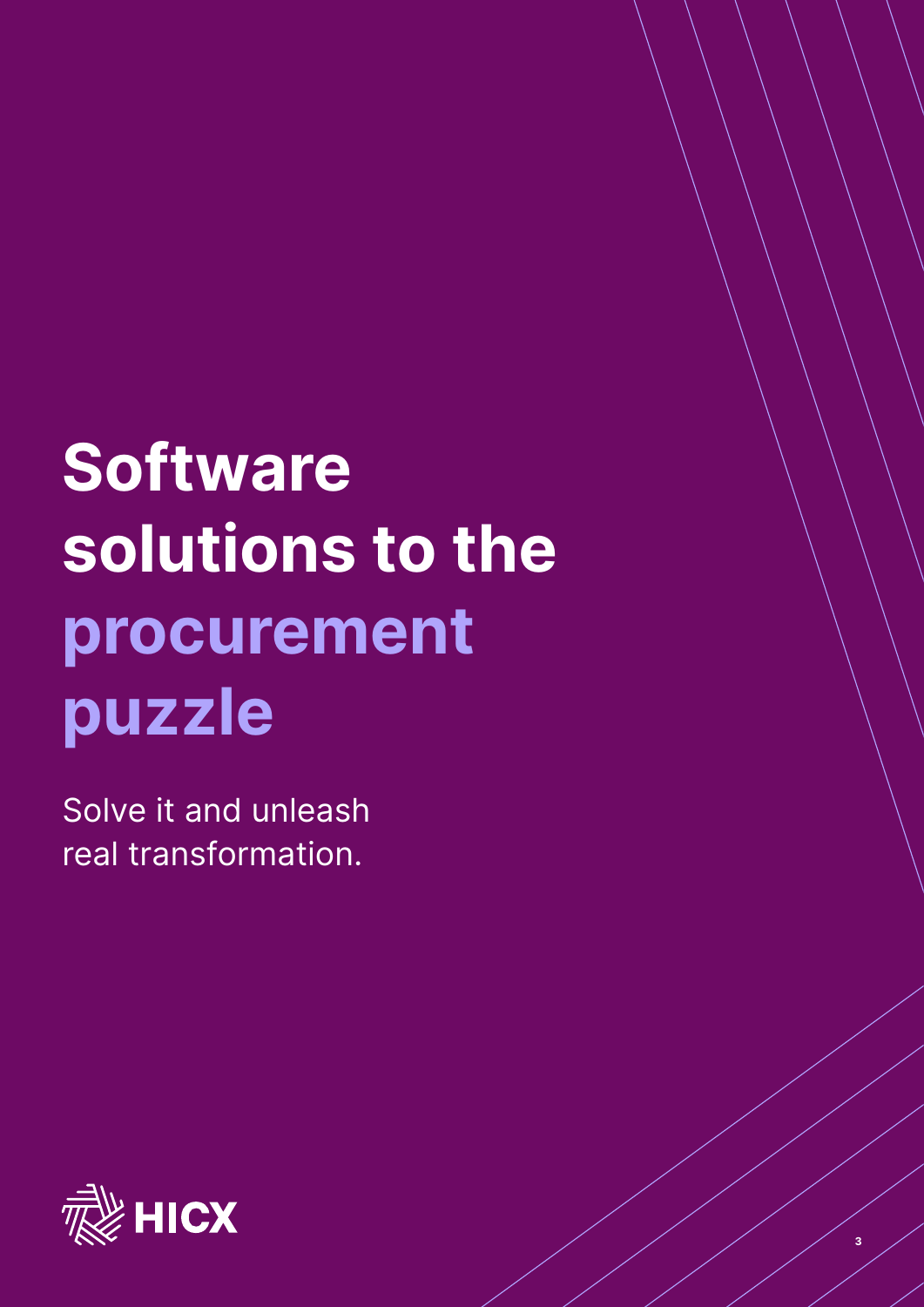There are now many types of procurement software, from bespoke solutions to all-in-one suites. Getting the right mix can be complicated, but the rewards are great.

Over the past decade, companies of all shapes and sizes have shifted to digital business models. Many have had to completely rethink the way they buy goods and services, which has lifted procurement as a theme up the organizational hierarchy. It's no longer seen as a backwater for underperforming employees, a place where suppliers get squeezed and invoices rubber-stamped and little else. Instead, it's the heart of a more agile, innovative and data-driven organization: the key to success in an increasingly open, complex world.

This is partly due to the vast amount of data that flows through procurement departments. Harnessed effectively, it can provide deep insights into business spending and supply chains, the ability to find cost savings that would otherwise be missed. But this can only be achieved with the right procurement software – and that's where things start to get complicated.

Numerous software-as-aservice companies now jostle for space in a crowded market, each offering to supercharge procurement with their bestof-breed solution. Many address a specific element of the procure-to-pay or sourceto-pay (S2P) process; the relatively low cost of a monthly subscription means they're typically cheaper to implement than an all-in-one suite.

Meanwhile, these suites – including SAP Ariba, Coupa, Ivalua and Jaggaer – have responded to the challenge by incorporating similar features into their products or launching bestof-breed buying sprees to quickly enhance their capabilities.

So where does that leave procurement leaders who are looking to upgrade their technology environment? Should they opt for an all-in-one suite or build a bespoke system with best-of-breed software? And which technologies are most likely to live up to the promises made by their vendors?

The answers will be partly dictated by the industry in question, the current IT environment, available funds and wider business objectives. Organizations with minimal legacy technology, for example, are arguably in a better position to adopt bespoke solutions.

But supply chain consultants reckon large organizations that are heavily invested in their current IT setup shouldn't discount the best-of-breed vendors, either.

"You may have a very strong ERP [enterprise resource planning] platform or a very strong single-suite solution that covers the end-to-end view," says Iain Kirwan, a director in Deloitte's UK supply chain consulting practice.



#### **CPOs who are improving and automating their processes**

**Deloitte global survey, 2019**



#### **US procurement leaders believing out-of-date systems block progress**

**4**

**Efficio/Cranfield survey, 2018**

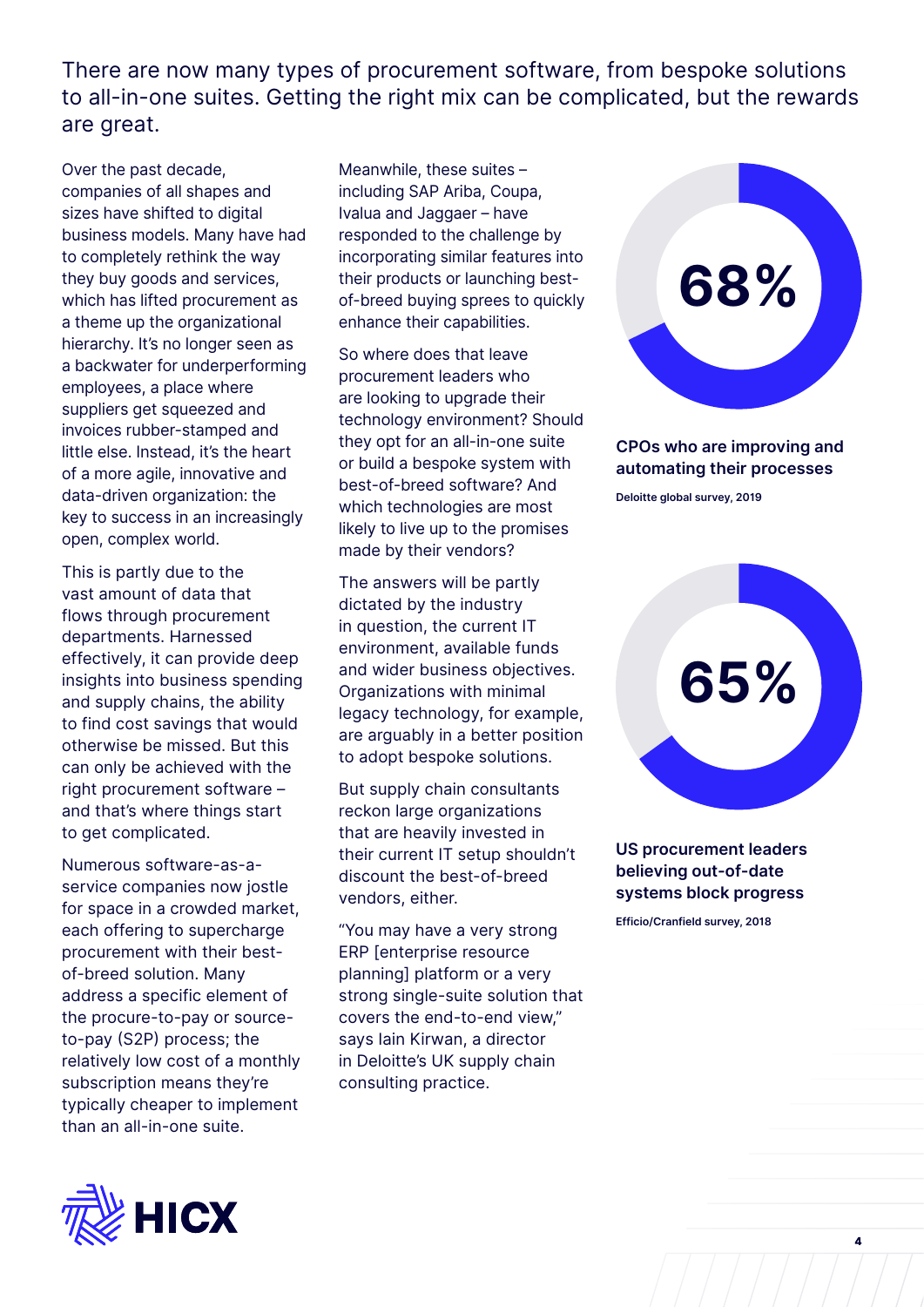"However, you might want to accelerate the performance of these solutions by adopting some maturing or emerging technologies, or some additional bespoke solutions." On the other hand, if you've invested very little in your S2P processes "then you might be looking for some point solutions [systems that can improve capability in a single, high-importance area] to leapfrog where you currently are".

Chief procurement officers (CPOs) who haven't got to grips with modernizing their processes are already falling behind their peers. According to Deloitte's Global CPO Survey 2019, roughly two thirds of CPOs are getting their house in order by implementing modern S2P applications that automate core workflows, which can free up staff to focus on more strategic work. Meanwhile, complexity masters – CPOs who outperform the survey population in terms of making key technology investment decisions – have a 30 per cent higher adoption of "upstream" technology such as spend analytics, sourcing, supplier relationship management (SRM), contract management, and supply risk management.

Interestingly, however, a large percentage of companies that have fully implemented these technologies aren't satisfied with the results.

This is because best-of-breed solutions have a mixed level of maturity, Mr Kirwan says, which means some of the newer solutions "probably aren't at the level that they need to be".

At the same time, the big singlesuite providers often claim to be able to do sourcing, supply chain risk, supplier management, contract management and more. However, "I think we've found that the maturity of some of the single suite providers [in some of these areas] is not at the level it needs to be at either", Mr Kirwan explains. The fact that even some of the big established players still only have very immature offerings serves to demonstrate the importance of proof of concepts.

#### **Integration issues**

Integration is about data, creating a bedrock of accurate information that is available whenever, however it is needed. Although best-ofbreed tools are increasingly able to integrate with existing ERP platforms and other software tools, pulling them all together into a bespoke system can still be complicated. "If you move to best-of-breed solutions to improve your efficiency or effectiveness, then you do have to deal with increased complexity," Mr Kirwan says. "They are more fragmented applications, you've got more vendors to manage.

That potentially increases the complexity – and therefore the cost – of integrating them."

CPOs looking to invest in new technology also need to be sure that their staff and suppliers will embrace the tools they have in mind.

For instance, it's vitally important to consider the day-to-day user experience; if people don't like using a tool or module – or worse, can't use it – then you can bet that maverick spending will occur. And once your core procurement workflows and processes are automated, will your staff be capable of taking on a more strategic role?

"I would suggest that strategic procurement functions fail not because of technology," says Roy Anderson, CPO and digital transformation officer at Tradeshift and former vice president of global procurement at MetLife. "They fail because they haven't reinvigorated their staff to meet the new levels of skill required."

"Strategic procurement functions fail… because they haven't reinvigorated their staff to meet the new levels of skill required."

 **Roy Anderson, CPO and digital transformation officer, Tradeshift**

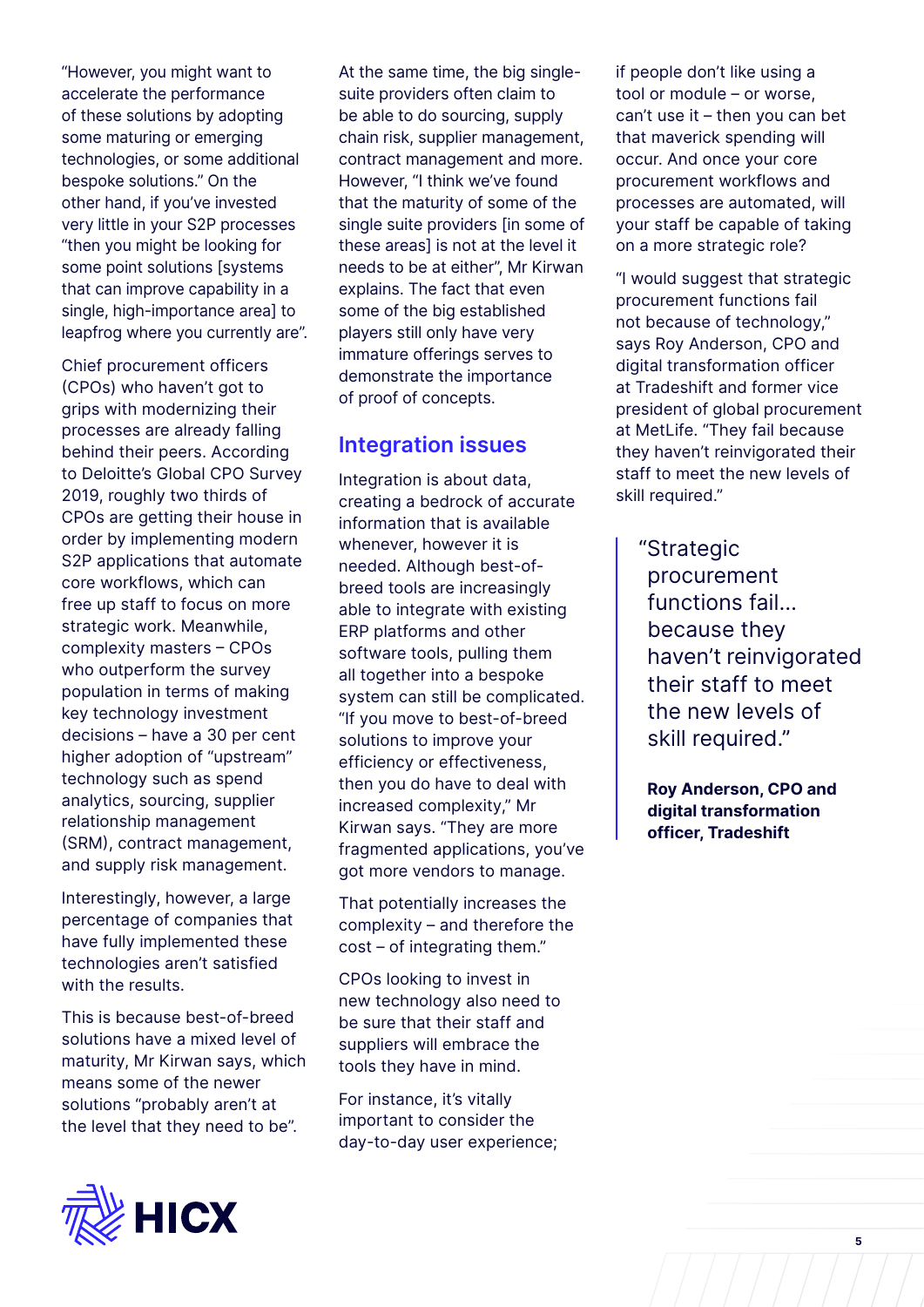CPOs must also consider whether the best-of-breed vendor they're eyeing has sufficient funding to keep pace with larger competitors.

And they must also of course ensure that the solution they are considering genuinely fits with the requirements of the business.

Nic Walden, a senior advisor in The Hackett Group's procurement advisory program, says that whatever solution they choose "people say 'we probably relied too much on what the salespeople told us. We didn't do enough due diligence and actually test our own use cases, the way that we run our business processes, against what's actually in the solution'."

Indirect access has posed challenges for SAP's ERP platform. This is essentially a licence violation that occurs

when SAP customers allow third-party applications to communicate with SAP system data. The issue came to a head in February 2017, when a UK court ruled in favor of SAP in the case of SAP vs Diageo. The latter had allowed customers and members of its customer support team access to SAP data via third-party systems – a licensing breach that ended up costing it £54 million. Naturally, other SAP customers were worried that they too might be at risk of litigation – concerns that SAP has sought to address with a new document-based pricing model.

### **The data dilemma**

Deloitte's Global CPO Survey 2019 found that 57 per cent of CPOs see quality of data as one of the main barriers to the effective application of digital technology in procurement.

It's often said that one of the benefits of all-in-one solutions is the fact that data on areas like business spend or supplier risk is collated, stored and accessed in a single place, as opposed to ending up fragmented across several best-of-breed solutions. A more direct approach is to seek out a specialist supplier whose entire business is focused on data quality and deploy their system to provide this all-important bedrock. So is that the best way to address the data quality issue?

(API) functionality, which allow users to customize and enhance their solutions according to industry, region or simply personal ways.

Mr Anderson of Tradeshift suggests that the idea that a tool can meet the needs of every user - from the engineering team to the sales office in China - is ridiculous.

"People say 'we probably relied too much on what the salespeople told us. We didn't do enough due diligence and actually test our own use cases'."

 **Nic Walden, Senior advisor, The Hackett Group**

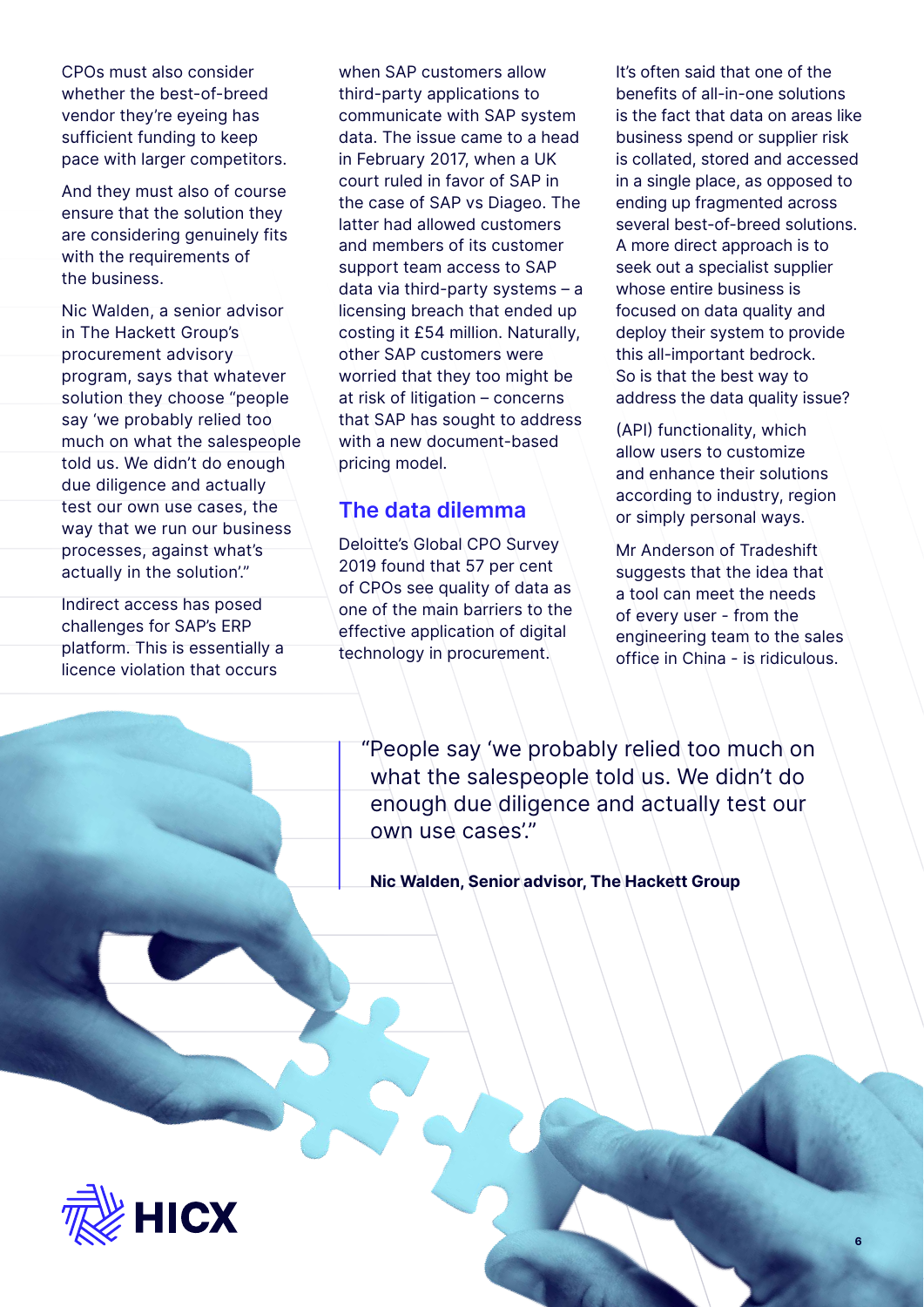## **Suite providers seek to acquire success**

In recent years, the big suite providers have acquired numerous best-of-breed vendors – a trend that looks likely to continue as the market consolidates.

Jaggaer, for instance, claims that it became the world's largest spend management solutions company when it bought BravoSolution in late 2017. This followed its acquisition of Pool4Tool – a European direct materials procurement specialist – earlier the same year.

Such deals underline just how quickly the procurement software market is evolving.

To take another example, Coupa recently acquired Exari, a leader in Contract Lifecycle Management (CLM). The acquisition added advanced CLM capabilities to the Coupa Contract Management solution, including functionality for contract creation, collaboration and discovery. The deal meant that Coupa went almost overnight from "having an average solution to having one of the best", says Nic Walden, a senior advisor in The Hackett Group's procurement advisory program.

Such deals are generally good news for the acquirer's customers, who gain access to a market-proven solution.

However, mergers and acquisitions carry a risk of cultural, commercial or architectural incompatibility. In the past, some suites have struggled to properly fold their acquisitions into their existing solution.

> "If you decide to go for an integrated solution because of the benefits around productivity, automation, master data and so on, what happens when they go out and buy all these different companies?"

Mr Walden asks. "They talk about having a unified application environment on a single code line, and they might have started out like that. But as soon as you add in all these extra companies you end up in a world where you lose some of those benefits."

Customers of the acquired company might also be wary of the merger. Indeed, Synertrade, a provider of solutions for optimizing purchasing and finance processes, offers a "safe passage" program, a discount aimed at companies who have seen a muchloved vendor acquired and want to migrate because the technology is being damaged or important human relationships disrupted.

The company notes: "Thankfully many sourcing professionals put a change of control clause in their contracts with their providers and are now executing them when their provider is being acquired."

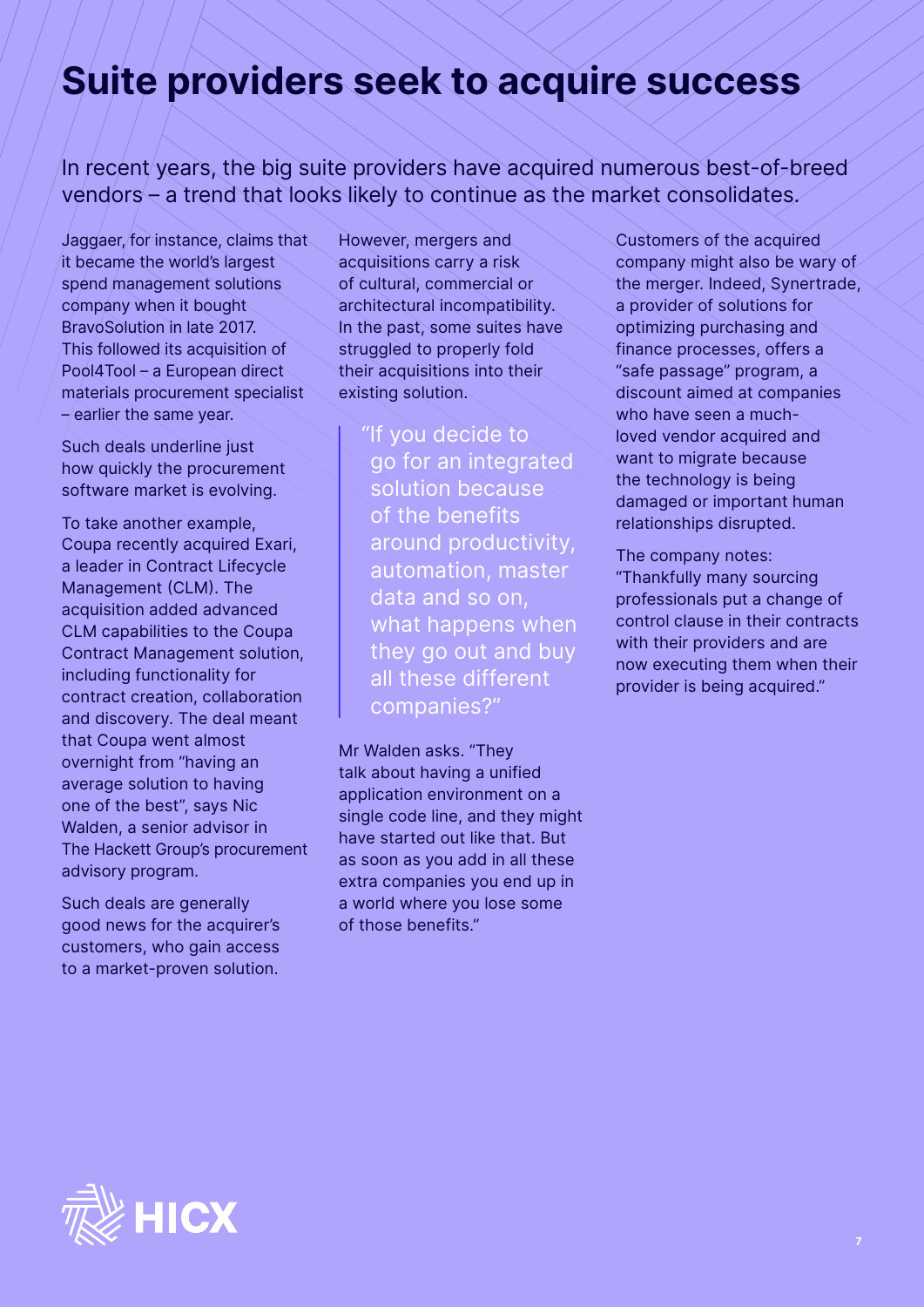### **Welcome to the app store**

The future of procurement software may therefore look a lot more like business-to-consumer (B2C) software: an Android-like environment that allows users to install and delete thousands of different applications, all running on the same underlying master data, with zero disruption to business processes.

The daunting language of APIs in procurement software is being replaced with phrases such as "app store" which signifies not only simplicity but empowerment. It signals that mixing vendors is not an option restricted to firms with a big IT department or unusual requirements, but is a normal and straightforward choice for firms who just want to get the job done well.

There's still some way to go, of course. But for procurement professionals navigating an increasingly complex software market, that future may come as a welcome relief.

#### **Sector of primary operations**

According to procurement leaders in the US, UK, and Germany, what are the most important barriers to harnessing digital technology?



Procurement policies too restrictive

New tech not supported by processes and skills

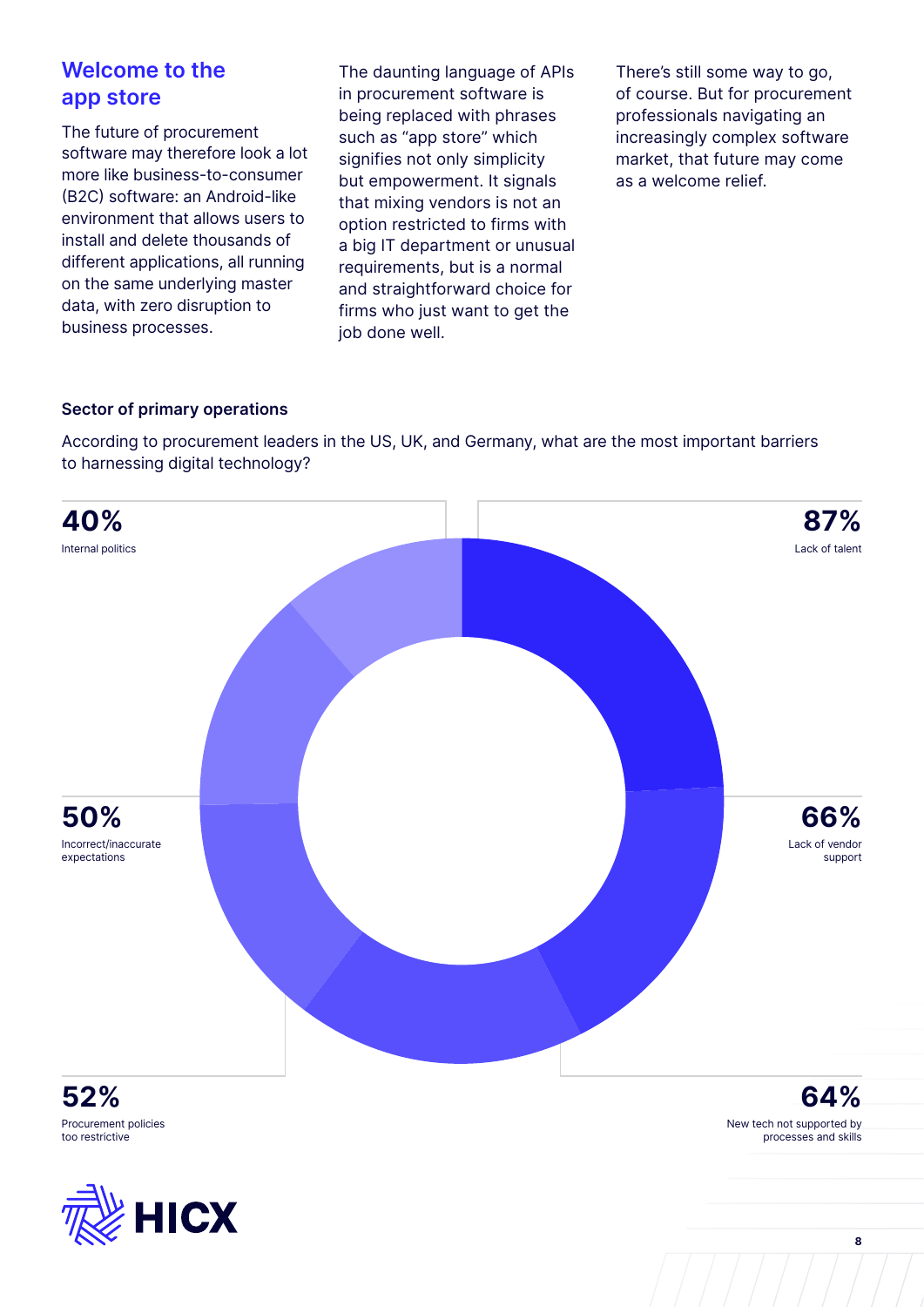## **AutoNation and HICX see data dividends**

**9**

Case study

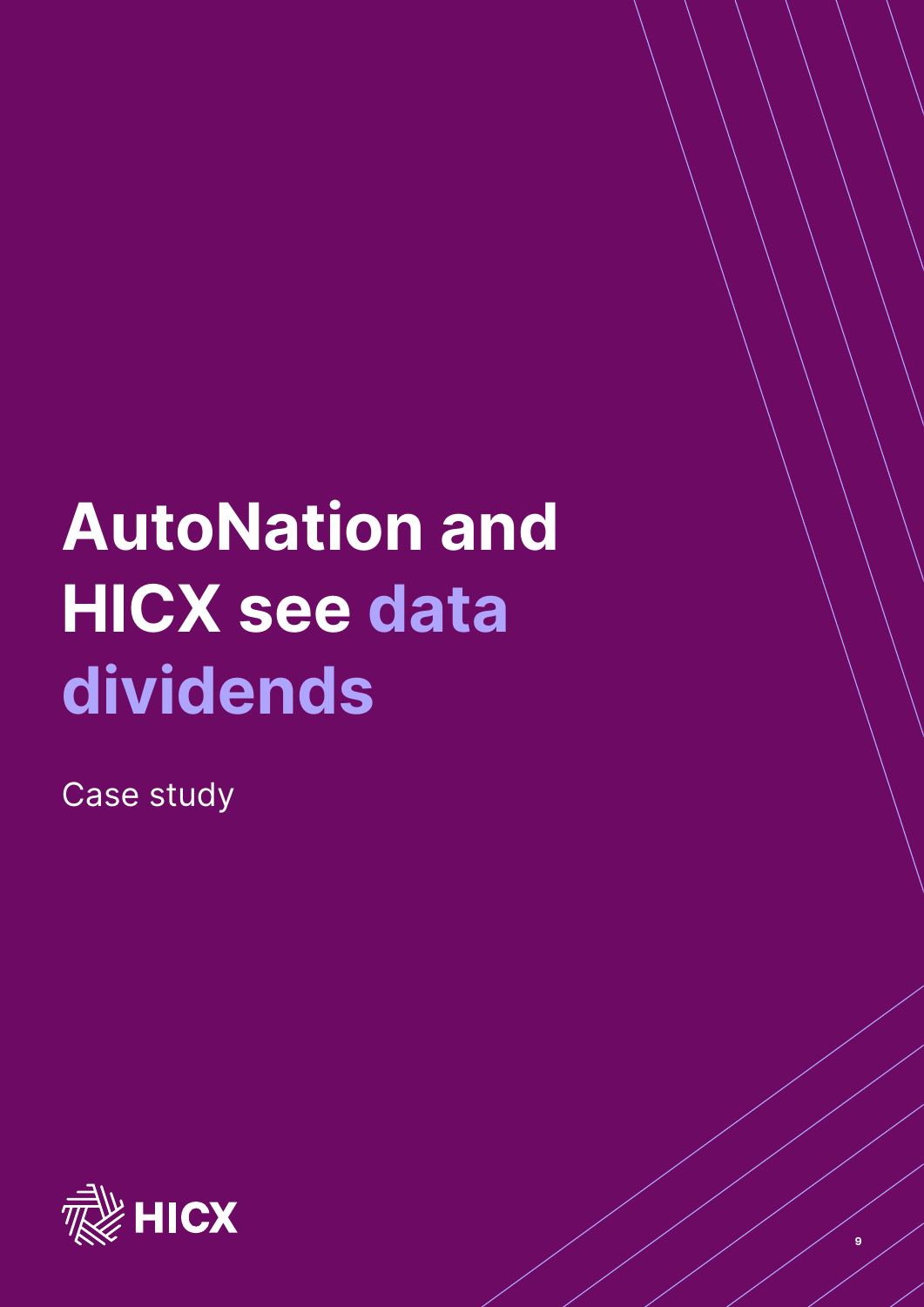AutoNation faced complex data challenges, but a partnership with HICX is bringing savings and presenting new opportunities.

Ask anyone in procurement to name their biggest challenge, and the answer is usually the same: data.

This was certainly true at AutoNation, the giant auto retailer that in 2018 sold Americans more than \$16 billion worth of vehicles.

AutoNation is a complex business. For new vehicles alone it sells 33 brands, while it has around 240 stores across the nation. It also runs 85 branded Collision Centers and offers a wide range of finance and maintenance services.

A single system was not capable of handling AutoNation's procurement volumes; it therefore had 14 systems deployed on a more or less regional basis. This meant that each time the supplier relationship was extended to a new region, the data had to be duplicated into a new system. This created huge data redundancies and inefficient processes, while a lack of insights about its suppliers meant the company was unable to leverage its size and consolidate spend between business units to get a better deal.

"It's not until you're in the midst of it that you realize the importance of not underestimating the data," according to a senior Auto-Nation executive.

"It's not until you're in the midst of it that you realize the importance of not underestimating the data"

The first step in addressing the problem was creating a supplier data strategy, understanding the gap between current systems and the needs of the future. Details were important: for example, verifying tax IDs was the first priority for AutoNation, enabling it to identify unique suppliers.

AutoNation chose HICX Solutions as its partner. First, new suppliers to the autoretailing giant on-boarded themselves via a self-service portal, before existing suppliers were gradually led through the same process.

This self-service model was a big plus for HICX's solution. The support desk had been handling some 4,000 supplier inquiries a month, mostly from suppliers struggling to reconcile payments received from AutoNation's 14 accounts payable systems with multiple outstanding invoices. Moving suppliers to a selfservice portal has brought considerable savings and benefits for both sides.

HICX's solution allows for both corporate oversight and local flexibility. The central team manages around 40 spending categories, but local stores and business units can also make decisions locally about the suppliers that do the job best for them.

More strategically, the integration – coupled with master data governance – means Auto-Nation now has a single source of truth on suppliers that feeds all ERP systems through an automated process, ensuring consistency in the data. Furthermore, HICX allowed for the seamless management of mismatches within the supplier record stemming from the two different types of ERP systems.

AutoNation has also realized substantial benefits through automating workflows and standardizing processes. Through comprehensive reporting, AutoNation scaled the ability to tap into real-time information, equipping the company with the information needed to manage and better negotiate with suppliers: for example, through gaining access to the insurance documents that vendors can upload into the portal. This helped drive effective governance and better control.

"Data doesn't generally excite people – it's very foundational," said one AutoNation executive. "But the opportunities that come from the consolidation and enhancement of data can have a healthy impact on the bottom line."

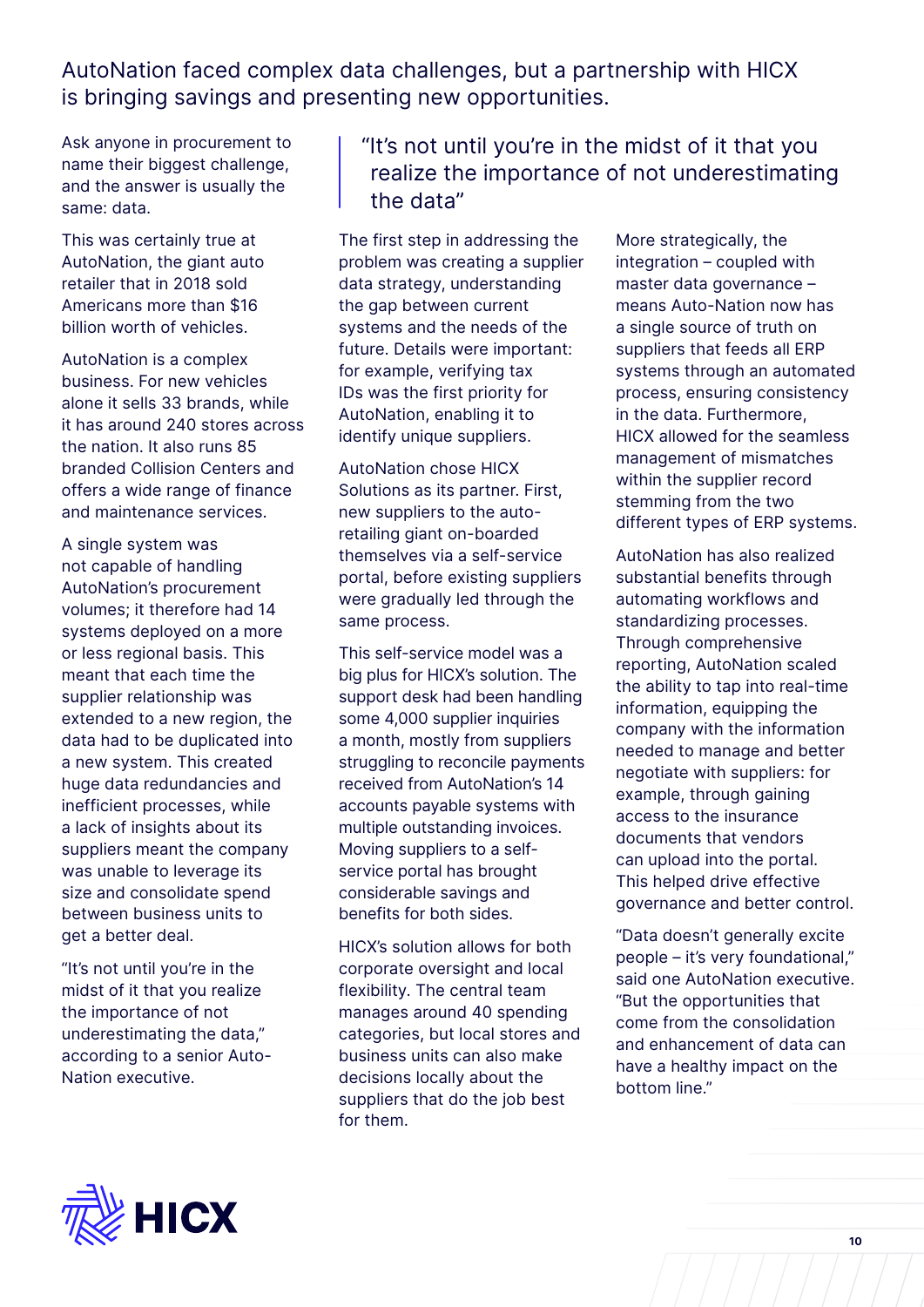## **Build your system on a solid foundation of data**

**11**

"The challenge for procurement is data management."

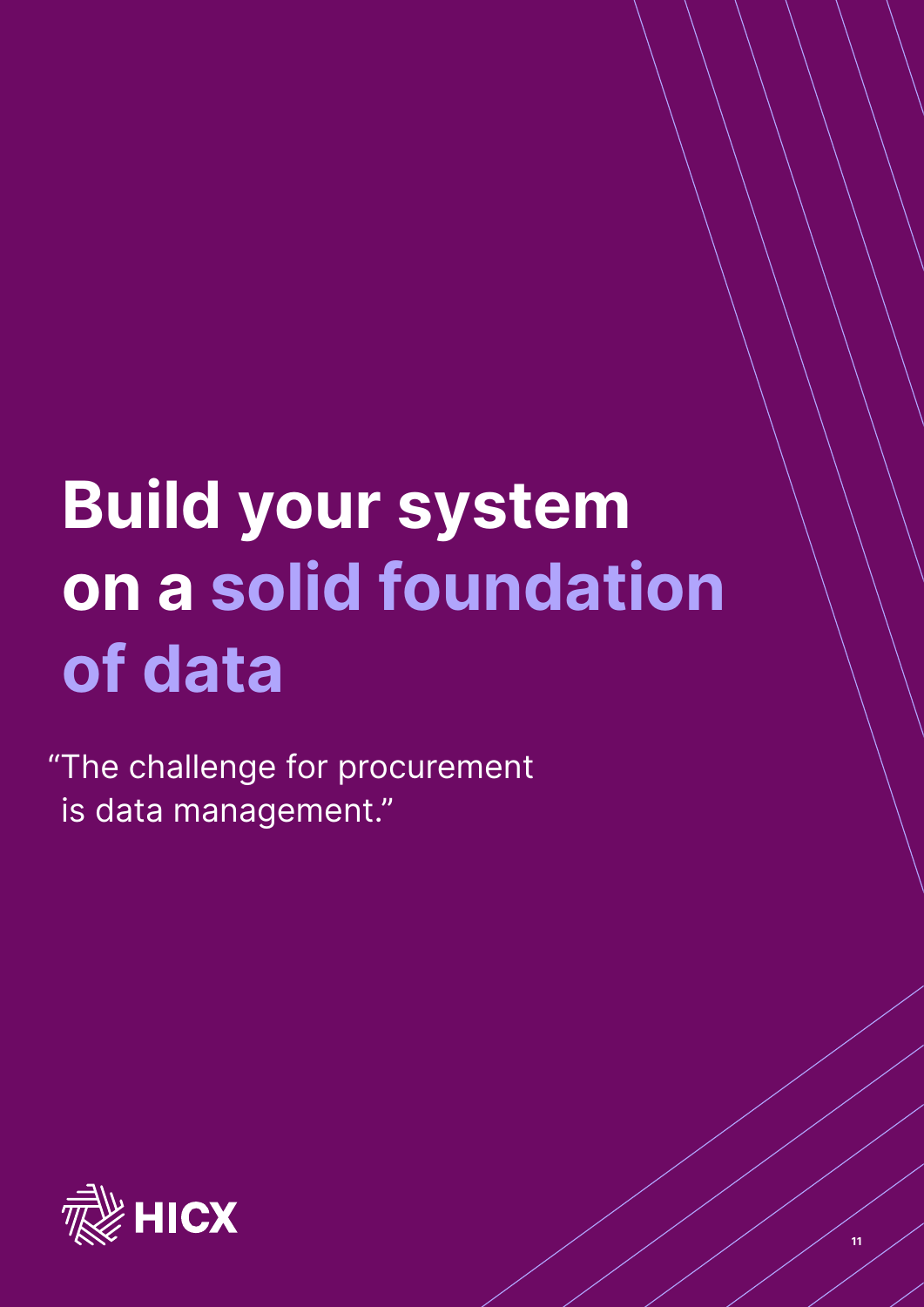

The challenge for procurement is not picking the best vendor, it is solving the problem of data management. Without this, any solution will disappoint.

What's your procurement problem? Is it colleagues who refuse to use technology and say it is "too difficult"? Is it overseas subsidiaries that do not link to corporate systems? Is it zero visibility and the impossibility of tying purchase orders with invoices?

No matter what the issues are, the chances are someone has offered you a one-stop solution. Someone has recommended or tried to sell you a suite that promises control, efficiency, visibility, and ease of use, all from a single vendor.

It is an enticingly easy way out of the procurement puzzle that has led to an explosion in procurement software.

The problem is the single platform solution does not always work.

It has been the dominant force in procurement for some time, but plenty of organizations are wrestling with the fall out (ask global drinks company Diageo, which two years ago had to pay nearly £60 million to SAP, a leading ERP software provider, after using third-party systems to access data associated with SAP software).

Companies that had previously bought into the supposed magic of a sole provider are now discovering drawbacks. Maybe there is a hot new software service but they can't use it because they are locked into a licensing agreement. Maybe they have outgrown the solution that worked five years ago, but it would cost too much to ditch it.

Maybe they are finding that systems bought from one vendor are still proving difficult to tie up because the vendor has grown by buying other software companies.

It is time to stop, step back, and think about what you want. Is traditional procurement still the best way for the future? No company is static; high growth companies will need different solutions, sometimes at a dizzying pace. Is one vendor always going to be the best provider? Nobody can be good at everything, while businesses are so diverse that the best solution for one is far from the best for another; the procurement needs of a Middle Eastern retailer with revenues of £1 billion are very different to a multinational conglomerate with £100 billion of turnover.

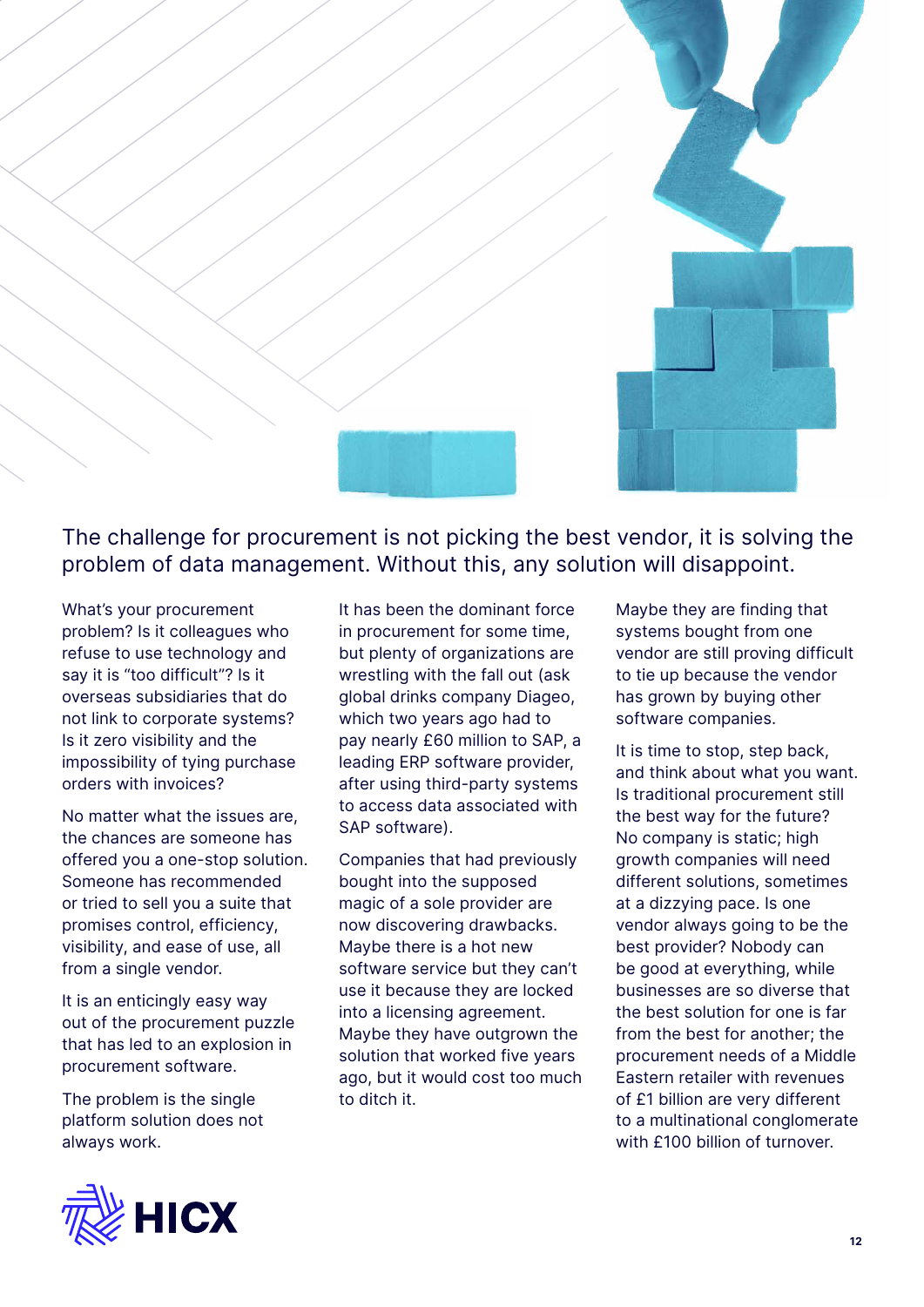Let's face it; procurement departments are wrestling with a moving target. Not only is each company changing all the time, but there is constant technology innovation. Flexibility and agility are critical to cope with corporate change, and a series of plug-and-play apps that will move, flex, and grow with your organization and its requirements may well be the best solution.

But it is worth remembering that there is no best solution in technology, only the best solution for today. What remains constant, however, is the foundation stone of data. Without good data, all the software patches in the world won't improve the procurement function. Without good data, you can spend without achieving any of the promised efficiencies. Without good data, software integration is always going to fail in its outcome.

Too many procurement functions jump at a solution, before envisioning the end result. But technology is a distraction if it takes attention away from the real problem, that for many firms there is no single "source of truth." So the challenge for procurement is not finding the perfect technology solution but solving the problem of data management, enabling information to flow smoothly from one system to another.

Instead of focusing on outsourced software, many companies would do better to focus on what is demanded of their data. Data by its very nature gets corrupted over time; developing a process of data governance and continuous curation to ensure information is the bedrock of your ProcureTech could be the best investment you ever make. It could lead you into a future outside the four walls of your company, to suppliers, partners, and customers interacting with common systems across the value chain. This is critical if there is to be a move towards "lights out" procurement, where automation replaces the fallible human. A plug-and-play model will allow solutions to be adapted to best suit the needs of those using them.

Solving the procurement puzzle requires good systems for specific tasks, seamlessly integrated. But whether those systems are bought from one or many vendors matters less than the management of the raw data on which those systems feed.



**CPOs citing poor master data and governance as a barrier to mastering digital complexity**

**Deloitte global survey, 2019**

**54%**

**Firms using manual processes to move data between procurement systems**

**Jaggaer/EdgeVerve global survey, 2019**

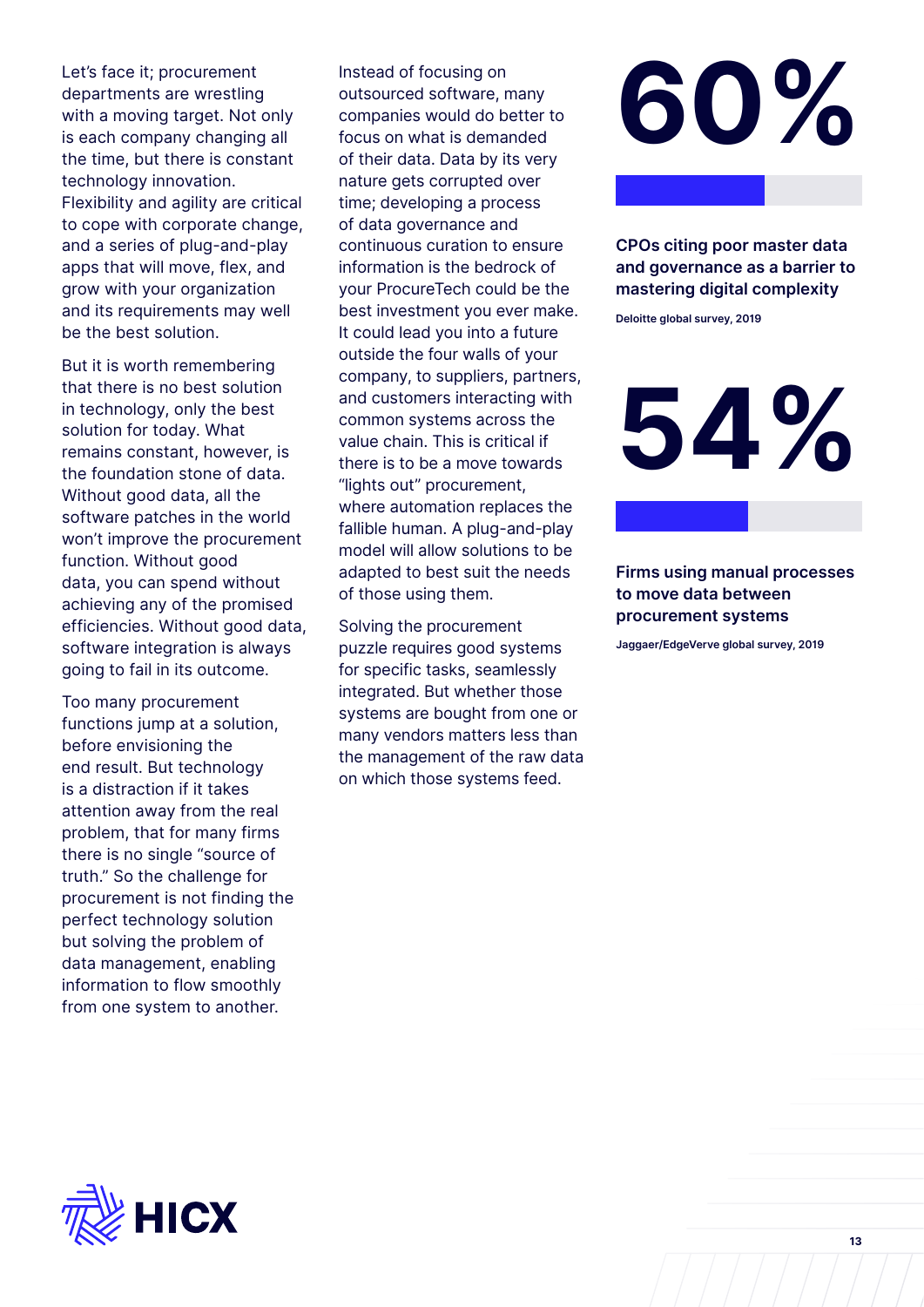# **Single suite vs bestof-breed: sorting myths from reality**

Getting to the facts.

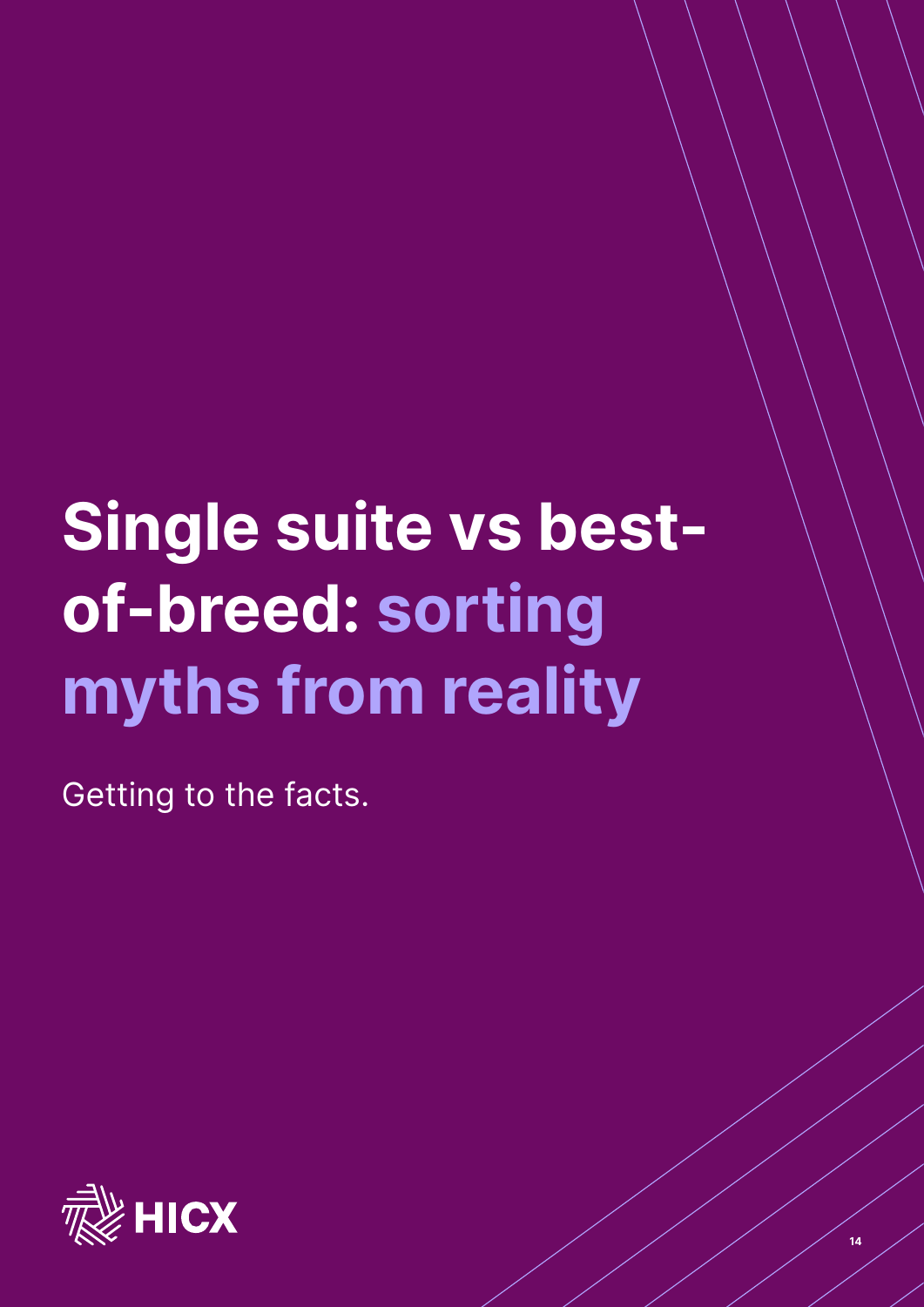The right procurement system can deliver benefits for a decade or more. Focusing on the facts is the first step to making it happen.

"No one ever got fired for buying IBM," so the saying goes, meaning it's generally safer to go with a household name when you're in the market for new technology. But does that still hold true in 2019? And given the speed of technological development, is buying a suite really the "safe" option today?

"Let's be clear, the vast majority of the clients that we currently work with prefer the single-suite solution," says Iain Kirwan, a director in Deloitte's UK supply chain consulting practice. "It provides end-toend capability in one place, with one vendor to deal with."

However, Nic Walden, a senior advisor in The Hackett Group's procurement advisory program, says that while an all-in-one may offer more across the board, "if you need to be the best in supply chain risk management ... then a best-ofbreed solution in that area might actually be better for you".

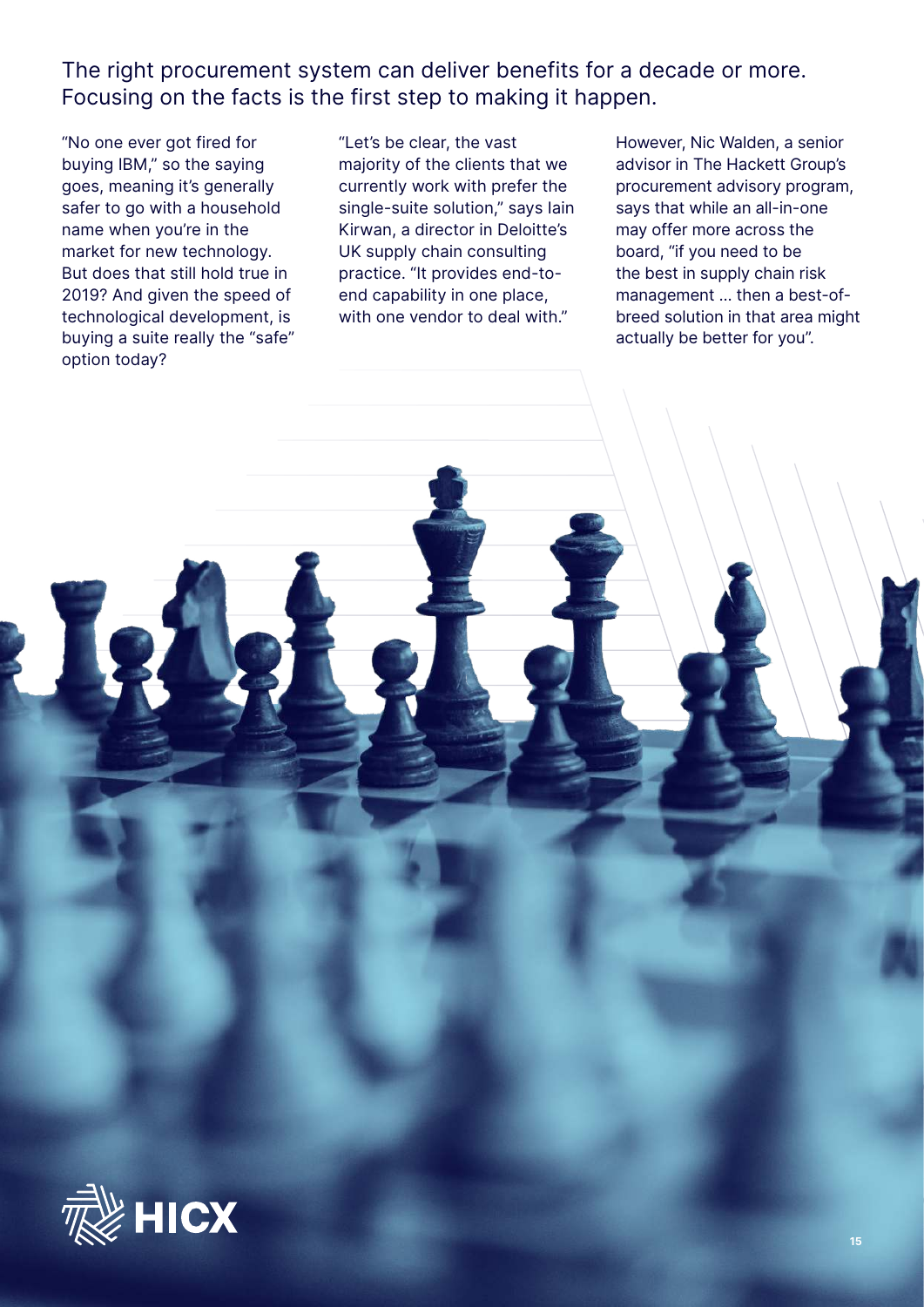## **Three myths about all-in-one suites**

### **They're big and bloated**



Drew Hofler, vice president of portfolio marketing at SAP Ariba, says there is a common misconception that all-in-one suites are a big, bloated package that you have to implement (and pay for) all at once – even though your employees might only need some of the features it offers. "That's simply not the case," he explains. "You don't have to buy it all at once; you can just buy the tool you need at that moment." Additional modules that will "seamlessly fit"

with those you already have can be added at a later date. SAP Ariba "can grow and evolve with your business", he says.

## **They offer the lowest common denominator user experience**



There's a widely held belief that a suite won't deliver the kind of precise functionality required, driving users to develop workarounds or simply avoid using it. However, Mr Hofler says the idea that a suite will only ever provide a monolithic, homogenized, lowest common denominator user experience is simply wrong. While the different features of a suite are designed to work well together, the platform is purposefully designed to handle distinct

processes and user experiences, including through APIs, he says.

### **They're more expensive than best-of-breed solutions**



For small to medium-sized businesses, a suite may seem too expensive for their needs. Even with a modular approach to implementation, there may be features that seem like overkill. But once you start investing in multiple solutions from multiple best-of-breed vendors – and factor in the IT spend needed to maintain the connections between them over the course of numerous updates – you might find that the suite option suddenly looks

a lot more affordable. What's more, says Mr Hofler, the modular nature of a solution like SAP Ariba means there's no need to go scouting for a bespoke vendor every time you want to improve one of your processes, further saving time and resources.

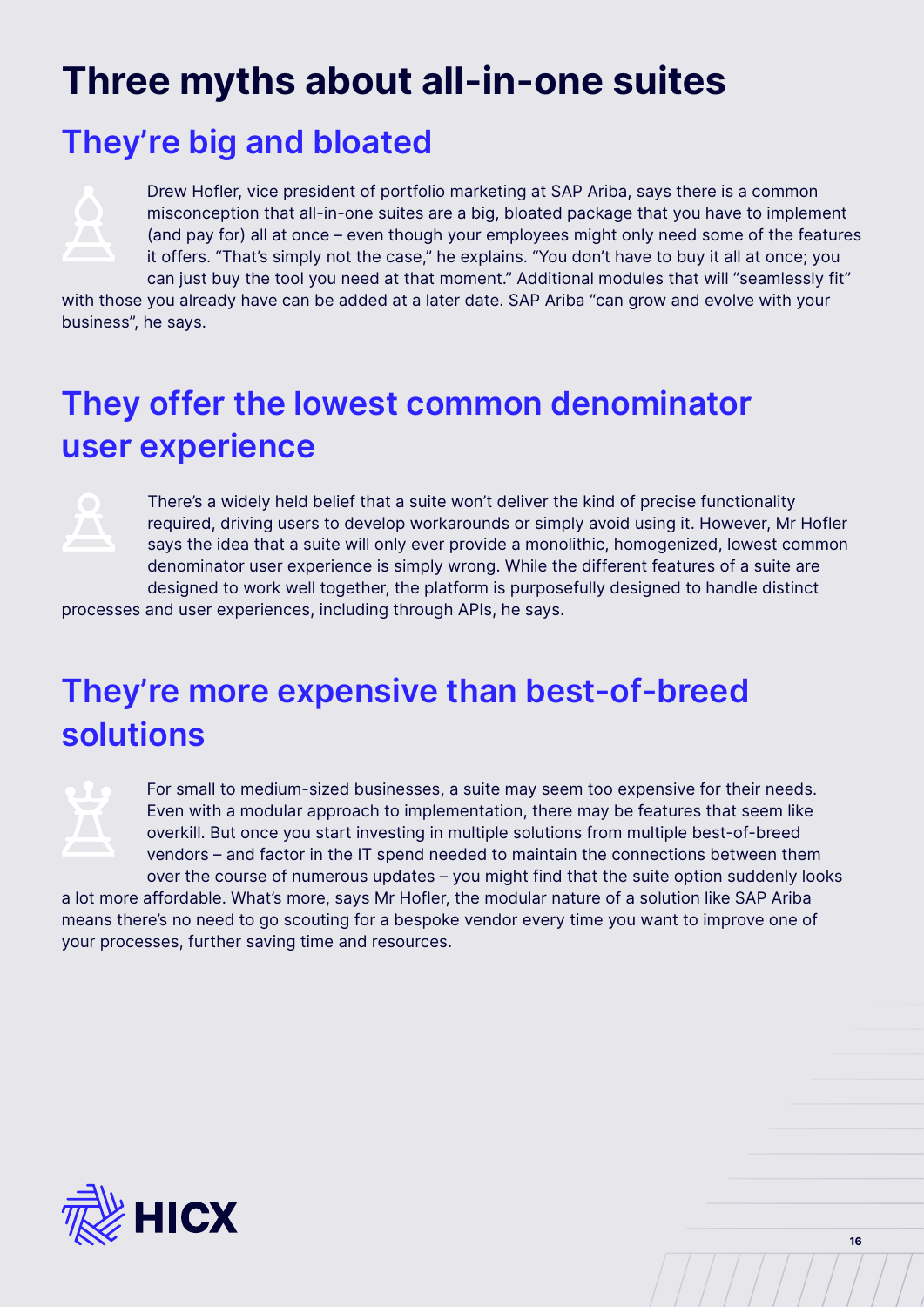## **Three myths about best-of-breed solutions**

### **They're riskier than a well-known suite**



Many CPOs and IT teams believe a suite is the straightforward and reliable choice, but all-in-one platforms are arguably harder to remove once they're in place. The sunk costs and daunting management effort of a total replacement mean you are effectively locked in to one vendor. It's also arguably a risk to invest significant time and resources in implementing a large suite that might not turn out to be an effective solution for the organization's needs.

What's more, if there's a problem with a suite, it will typically affect numerous business processes. Best-of-breed solutions, by comparison, are more compartmentalized and can be removed with relatively little fuss or expense. It isn't as easy as downloading a new app on a phone, but it's easier than a company-wide change.

### **The big suites offer the same functions**



It's fair to say the big suites offer an increasing array of features and options. Indeed, some of the big players have snapped up numerous best-of-breed vendors to improve their offerings. Still, many best-of-breed solutions retain an edge over the suites in their particular vertical. "One of the myths that has been pushed by some of the single suite providers is that they can do everything," says Iain Kirwan, a director in Deloitte's UK supply chain

consulting practice. "And I think that we're now seeing that actually ... there may be gaps that need to be addressed within a single suite solution." Specialist vendors have built their entire business on delivering excellence on their part of the procurement lifecycle, which should drive constant innovation. Also, they are smaller companies so your business is more valuable to them and you have a better chance of being a VIP customer.

### **They're hard to integrate with other solutions**



Vivek Bharti, general manager of product management at Icertis, a specialist provider of contract management systems, says executives often believe that suites integrate the different elements of the procurement process more efficiently than best-of-breed solutions. "They think it's going to be like it was ten years ago, when you had two different systems that could never talk to each other," he explains.

But times have changed. Best-of-breed solutions are much more user-friendly than they once were, and the vendors behind them are a lot more proactive when it comes to developing and maintaining integrations with other software tools. In addition, the increasing range of APIs has further helped to dispel the myth that best-of-breed tools are a source of major integration headaches. If the underlying data is accurate – and if it isn't, no type of solution is going to deliver results – piping data around the different pieces of software is no longer a challenge. By embracing the strengths of all the different players, businesses can have the best of all worlds at their fingertips.



**17**